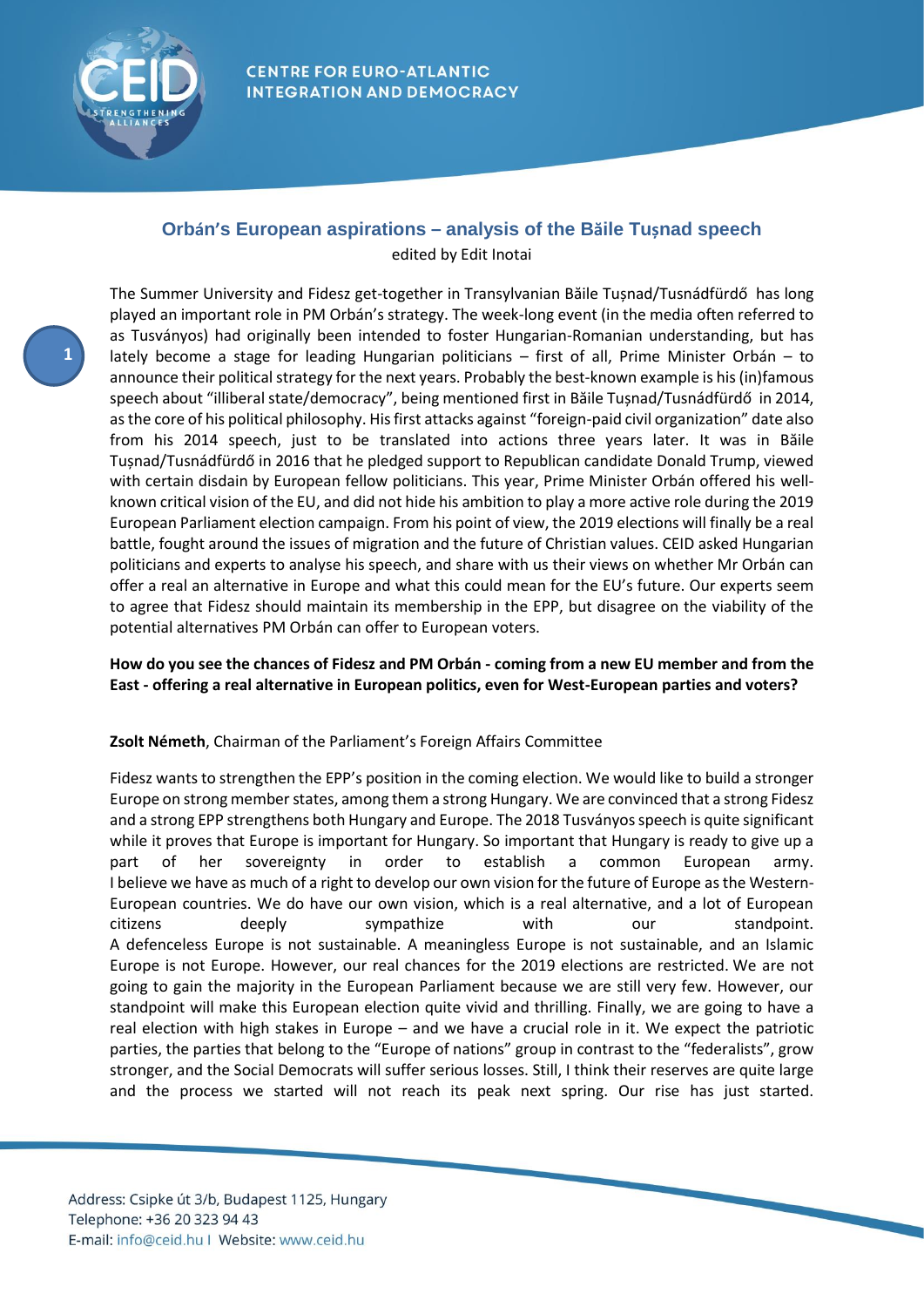

**2**

## **CENTRE FOR EURO-ATLANTIC INTEGRATION AND DEMOCRACY**

**Géza Jeszenszky,** former Minister of Foreign Affairs of the conservative Antall Government and former Ambassador in Washington

Orbán is much better known today in Europe than a few years ago, but the majority of West-Europeans rather dislikes him. Only the right-wing radicals agree with his views.

## **Daniel Bartha**, Executive Director, CEID

Regardless of whether we agree with PM Orbán or not, he has become a well-known politician. Only German Chancellor Angela Merkel has been in power longer then Orbán, but unlike Chancellor Merkel, Orbán is not facing any internal political challenges. The real question is not whether he can offer an alternative to a number of parties, but whom he can convince and where he wants to make a difference.

His principal goal is to dominate the EPP and secure some kind of leadership for himself in the strongest European party family. This could lead to an immediate break with some member parties from Sweden, Netherlands, Luxembourg and possibly from Portugal and France. This scenario would create extreme tensions within allies in Germany, Poland or in the Baltic States as well. Orbán's political ideas on leadership and competitiveness of Europe, migration, culture and religion are mostly shared by parties right from the EPP, like ECR, EFDD and ENF. Two of these party groups will cease to exist in their present form as the direct consequence of the Brexit. The question is if there is anybody to unify them? So far only Matteo Salvani has indicated his interest. If Orbán's position is seriously threatened in EPP, he has an option to join this group, but this can only be a secondary option. A stronger voice in EPP will remain the priority.

# **How united could a V4/ Central-European cooperation be in the future in the EU? Can Romania become an ally?**

## **Zsolt Németh**

The V4 wants to gain the partnership of all European countries which consider European security, stability and prosperity a priority. We especially count on Romania, being an important Central-European country. No Hungarian leader has ever spoken about the Romanian Orthodox Church and religion as an ally. Now Viktor Orbán said: it is of historical importance for us that Romanians could keep their religious and national identity amidst the changes in Europe. This means that the Romanian and the Hungarian national identities are not opponents or rivals, rather potential allies to each other. So, when we raise the problematic issues that the Hungarian minority feel and signal to us we are not fuelling the contrast but trying to find common ground with the Rumanian nation.

## **Géza Jeszenszky**

It is unlikely that the V4 would be strongly united against the EU. But they agree in deploring certain EU policies, e.g. migration, secularism, gender policies, excessive bureaucracy of the EU.

## **Daniel Bartha**

If no major reforms of the EU will be launched on social and welfare issues, the V4 cooperation will be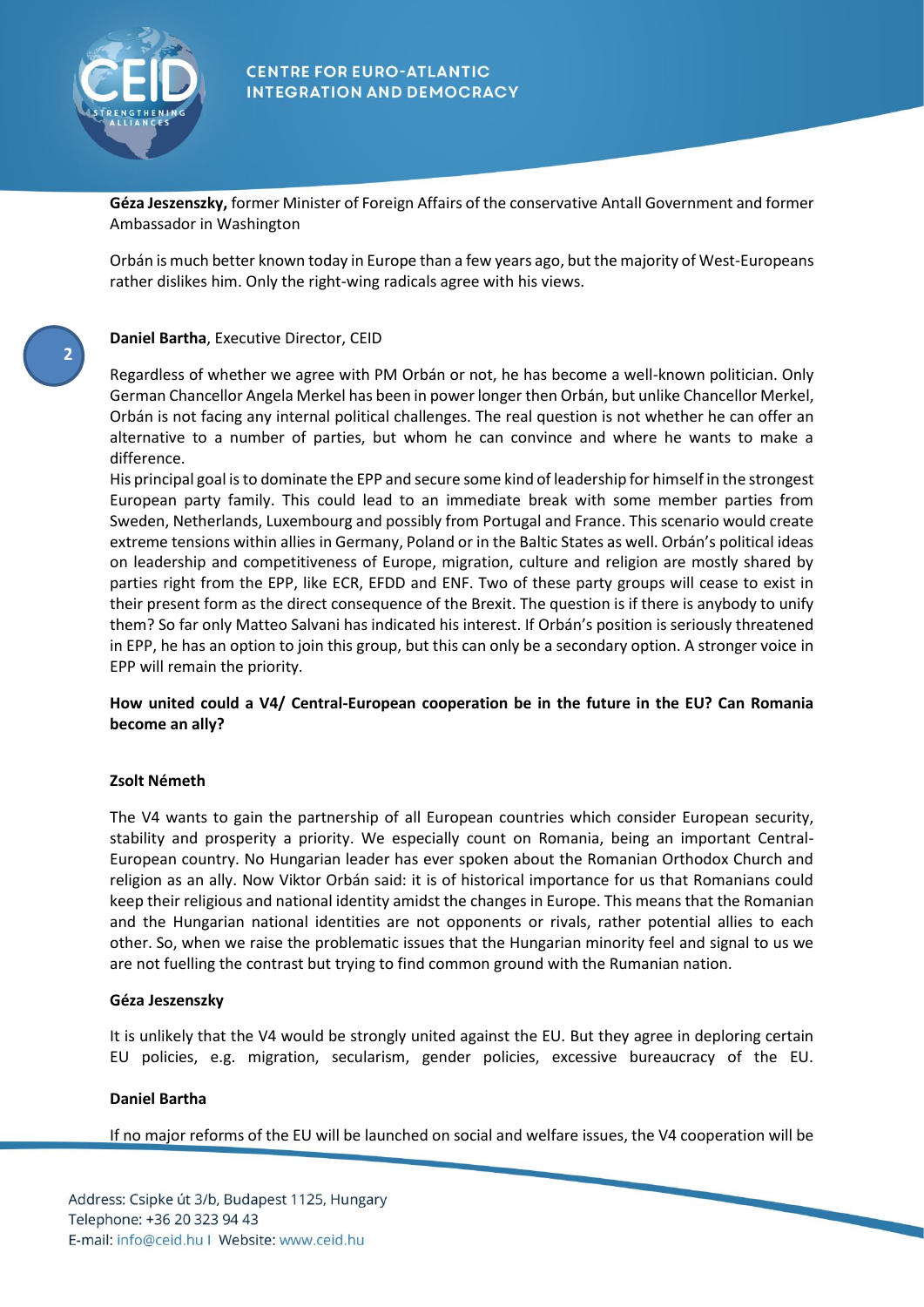

intensified along the questions polarising Europe. You can blame the populist movements in Eastern Europe, but the original symptoms and social challenges are similar everywhere. Beyond positive economic trends the social challenges – growing inequalities, brain drain, massive inside and outside migration - are largely similar and the EU has not even recognized the explosive character of this threat.

## **How do you see a possibility of Fidesz and PM Orbán forming a European conservative party outside the EPP?**

# **Zsolt Németh**

**3**

Fidesz is a Christian Democratic party and EPP is the home to Christian Democracy in Europe. Fidesz has a place in the EPP. The current debates within the EPP shows that it is a democratic party where clashes of opinions and debates are possible. One of the main debates is the relation of Christian Democracy to "liberalism" or "liberal democracy". Though the root of the word "liberal" goes back to The notion of *libertas* (freedom), the present form of liberalism has gone far from this original meaning. Liberalism today often goes against freedoms: freedom of expressing values related to family or national identity, freedom of safeguarding human dignity. There are people who say that Christian Democracy should identify with these trends, or at least should compromise with these trends. We are on the side of real liberty. We think dignity must remain a part of freedom, family and national identity should stay part of our freedom. And Christianity should also remain among our freedoms. If restraining freedom is called liberalism – which is a *contradictio in terminis* – then we are not liberal. Liberal democracies tend not to be liberal anymore and often not very democratic either. Some people do not like us for this standpoint but time works for us. The EPP is a democratic party and listens to the voice of the *demos*, the people, their electors, and people all around Europe are fed up with centralized interventions in their private life and feelings.

## **Géza Jeszenszky**

Orbán wants to remain in the EPP and thinks that it needs him, or rather his large number of MEPs. But if he is ousted, he will join PIS. (European Conservatives and Reformists, ECR)

## **Daniel Bartha**

There are so many internal and external stakeholders calling for action by the EPP against Fidesz. If Orbán has a chance to lead EPP, bring fresh conservative and populist movements into the party family, even if that has a price of losing traditional Christian conservative parties, he will not seek alternatives outside EPP. If he is sidelined, if the number of those ready to impose sanctions on Fidesz and Hungary within EPP will further grow, he will try to set up his own party family.

**If so, who/which parties could be the real allies of Fidesz in the EU during the campaign and even more importantly, afterwards? What could be the common platform and message of a new Right, besides anti-migration policies?**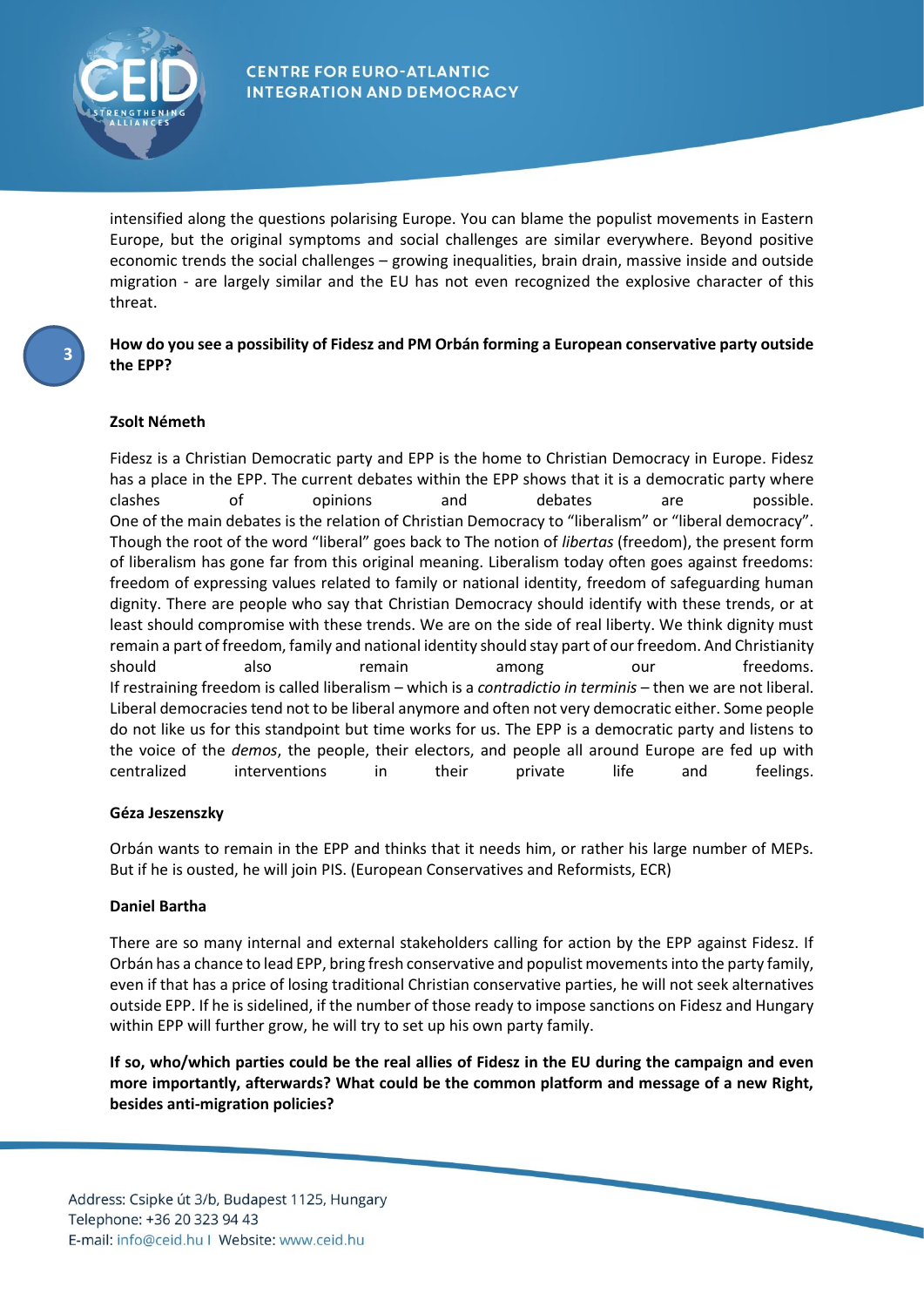

## **Zsolt Németh**

In specific issues, we might find possible allies in all kinds of parties and fractions in the European Parliament – even outside the EPP as well. They might support us in certain voting if we offer a good alternative, especially from the Central-European states: from Poland, Slovakia or Romania. And since the European Parliament works by a different logic than the national parliaments – party discipline is not that strict – we might end up with more MEPs agreeing with us in one or two topics spread in the parliament than concentrated in a new fraction. The topics are the ones PM Viktor Orbán proclaimed in his Tusványos speech: traditional family, sustainable society, Christian values and culture , a Europe of nations. Migration is still a calling word for our camp because it is going to stay with us as a problem for a long time. Migration has aroused national identity in a lot of countries all over Europe.

## **Géza Jeszenszky**

The topics will be anti-migration, anti-Brussels, and the lifting of sanctions on Russia. The real allies of Fidesz will not be the EPP, but the Alternative für Deutschland and other anti-EU, anti-elitist parties.

## **Daniel Bartha**

Clearly the parties which advocate stronger nation states, Christian and conservative traditions, like traditional families and opposing liberal values. These are the current members of ECR, EFDD and ENF as well as fresh nationalist-populist movements.

**PM Orbán sharply criticized the current President of the European Commission, although he was the candidate of the European People's Party. Could Mr Orbán personally take on a European role?**

## **Zsolt Németh**

No doubt, we had arguments with Mr. Juncker throughout this cycle, though we respect many of his efforts, e.g. his recent success in mitigating the tense situation between the EU and the USA when he met President Trump. I am positive that the EPP will find the right successor. I do not see the probability of Viktor Orbán as a candidate in reflection of the criticism coming from the EPP, as published lately in Politico. We have a good chance to find a generally accepted candidate because the EPP can build on the experiences collected during the present era, which cast light on the problematic spots. The candidate can adapt to the new challenges and keep the line where it proved to have been working.

## **Géza Jeszenszky**

Orbán wants to run Hungary and – from this position - make much headache to the EU. When he denounces the present holders of top positions in the EU, he actually opposes the EPP, although he tries to hide it.

E-mail: info@ceid.hu | Website: www.ceid.hu